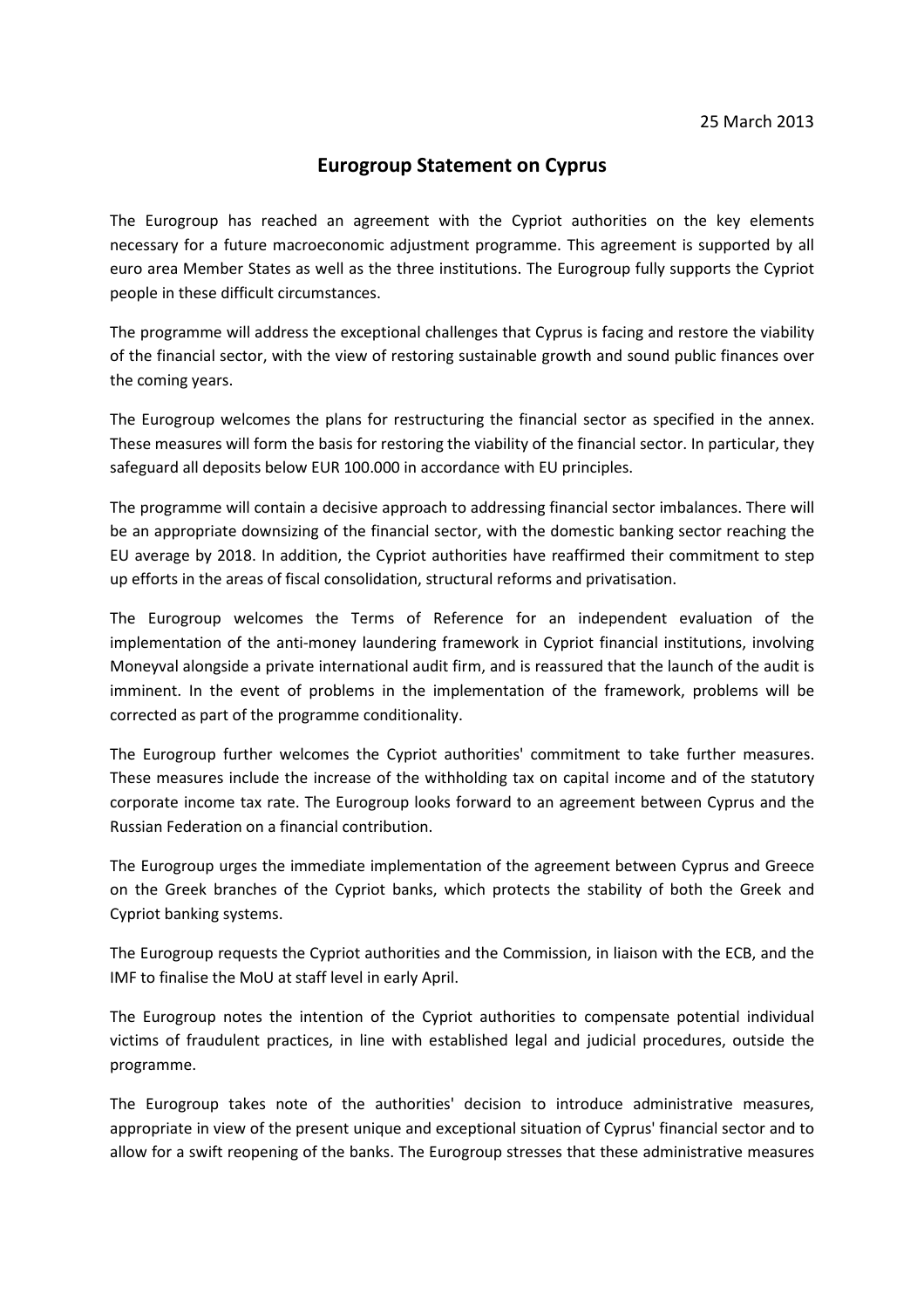will be temporary, proportionate and non-discriminatory, and subject to strict monitoring in terms of scope and duration in line with the Treaty.

Against this background, the Eurogroup reconfirms, as stated already on 16 March, that – in principle - financial assistance to Cyprus is warranted to safeguard financial stability in Cyprus and the euro area as a whole by providing financial assistance for an amount of up to EUR 10bn. The Eurogroup would welcome a contribution by the IMF to the financing of the programme. Together with the decisions taken by Cyprus, this results in a fully financed programme which will allow Cyprus' public debt to remain on a sustainable path.

The Eurogroup expects that the ESM Board of Governors will be in a position to formally approve the proposal for a financial assistance facility agreement by the third week of April 2013 subject to the completion of national procedures.